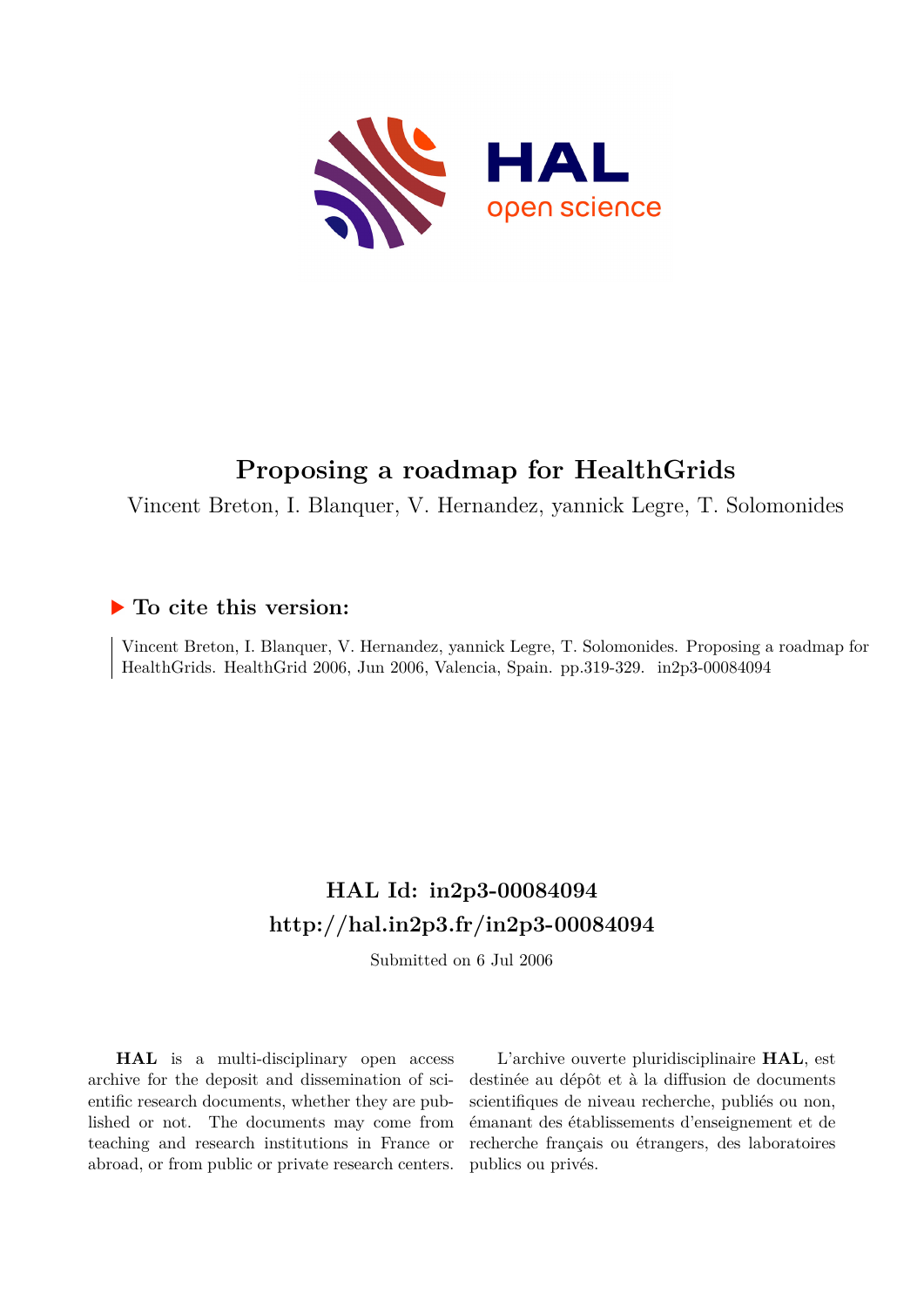# Proposing a roadmap for HealthGrids

Vincent Breton<sup>1</sup>, Ignacio Blanquer<sup>2</sup>, Vicente Hernandez<sup>2</sup>, Yannick Legré<sup>1</sup> and Tony  $Solomonidés<sup>3</sup>$ 

<sup>1</sup><br>
<sup>1</sup>LPC, CNRS-IN2P3, Campus des Cézeaux, 63177 Aubière Cedex, France *Universidad Politecnica de Valencia, 3 University of West England, Bristol, Coldharbour Lane, Bristol BS16 1QY,United Kingdom* 

**Abstract**. With the regular progress of technology and infrastructures, a growing number of grid applications are developed and deployed for life science and medical research. At the last HealthGrid conference in April 2005 in Oxford, many groups described successful usage of grids for compute intensive calculations. Very large scale deployment of a biomedical application in the area of drug discovery has been achieved on EGEE during 2005. On the other hand, beside a few pioneers, very few data grids have been deployed so far and knowledge grids are still at a conceptual level. This situation is expected to evolve quickly as many projects are focussed on developing data management services and knowledge management tools relevant to biomedical sciences. At this stage, it is important to identify the potential bottlenecks and to define a roadmap for the wide adoption of grids for healthcare. This article presents an analysis of the present adoption of grids for biomedical sciences and healthcare in Europe: it identifies bottlenecks and proposes actions that will be further assessed within the framework of the SHARE European project dedicated to the definition of a roadmap for HealthGrids.

### **1. Introduction**

The emergence of grid technology opens new perspectives to enable interdisciplinary research at the cross roads of medical informatics, bioinformatics and system biology impacting healthcare.

A HealthGrid is an environment where data of medical interest can be stored, processed and made easily available to the different actors of healthcare, physicians, healthcare centres and administrations, and of course citizens. If such an infrastructure offers all guarantees in terms of security, respect for ethics and observance of regulations, it allows the association of post-genomic information and medical data and opens up the possibility of individualized healthcare [1].

This enabling integration tool for medical applications provides also the infrastructure for navigation space. Access to many different sources of medical data, usually geographically distributed, and the availability of computer-based tools that can extract the knowledge from these data are key requirements for providing an equal healthcare provision of high quality.

Born from discussions between grid application developers and medical informaticians, the concept of HealthGrid is now 3 years old. The yearly HealthGrid conferences are an opportunity to evaluate the growing usage of grids for life science and medical research. They allow also identifying the obstacles to a wider adoption. In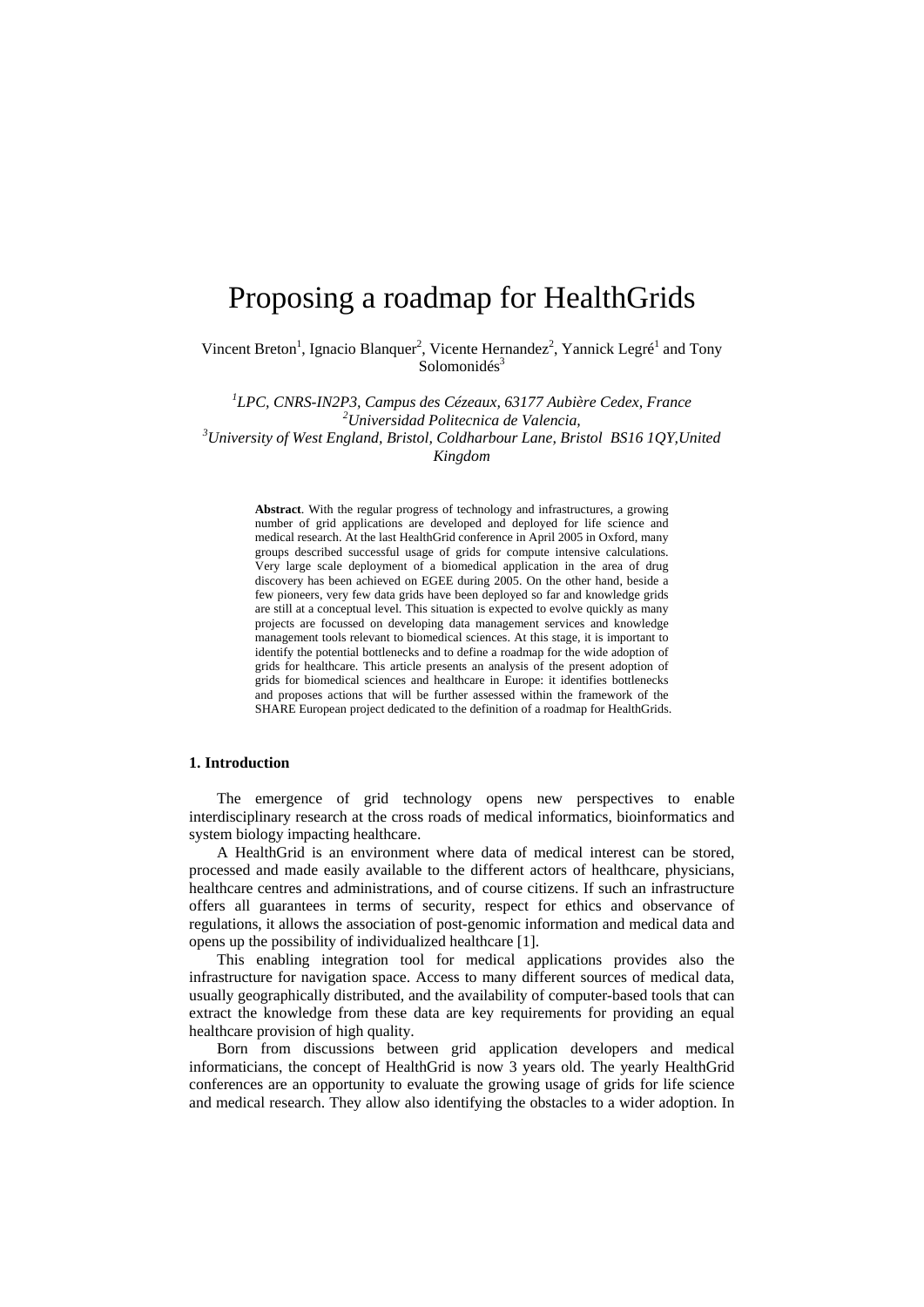chapter 2, we illustrate the concept of HealthGrid on a very simple example where we highlight key issues related to the deployment of grids for healthcare. In chapter 3, we propose an analysis of the present adoption of grids by biomedical sciences. Recent accomplishments are also critically reviewed. Based on this analysis, we will propose some actions to address the present bottlenecks. In chapter 5, we will describe the SHARE project which aims at proposing a roadmap for HealthGrids. While the SHARE project will address all dimensions of a roadmap including legal, social and ethical issues, this paper will restrict itself to technical issues.

# **2. Concept of HealthGrid: illustration by an example**

One of eHealth important goals is to allow the transfer of information between hospitals in Europe. A very simple example is a practitioner in Hospital 1 needing to transfer a patient Electronic Health Record (EHR) to Hospital 2 (figure 1). In this very simple use case, we consider that there is no legal issue for sake of simplicity.



To achieve this transfer, a first simple idea is to use a standard File Transfer Protocol. It will work only if the two hospitals EHR systems have the same data model. The EHR data model describes the content of each data field. If the data models are different, a mediator is needed to *interpret* the data coming out of the EHR system 1 and to *translate* it into the format used by the EHR system 2. This mediator is able to handle this translation provided the data models used by the 2 EHR systems are known. The mediator can not invent information so if the 2 EHR systems have different data fields, some data fields will not be filled or some data field may be unused and the data lost.

This use case illustrates very simply different needs for the transfer of information between healthcare centres in Europe:

- for Hospital 2 to request a patient record, it has to provide an identifier for this patient. This illustrates the need for a unique patient identifier allowing querying patient records while preserving their anonymity.
- For the mediator to be able to translate patient record stored in Hospital 1, the data models of both EHR systems 1 and 2 must be known. Even if the two EHR systems can be completely different, the mediator will reorganize information as needed. EHR data models must be made publicly available.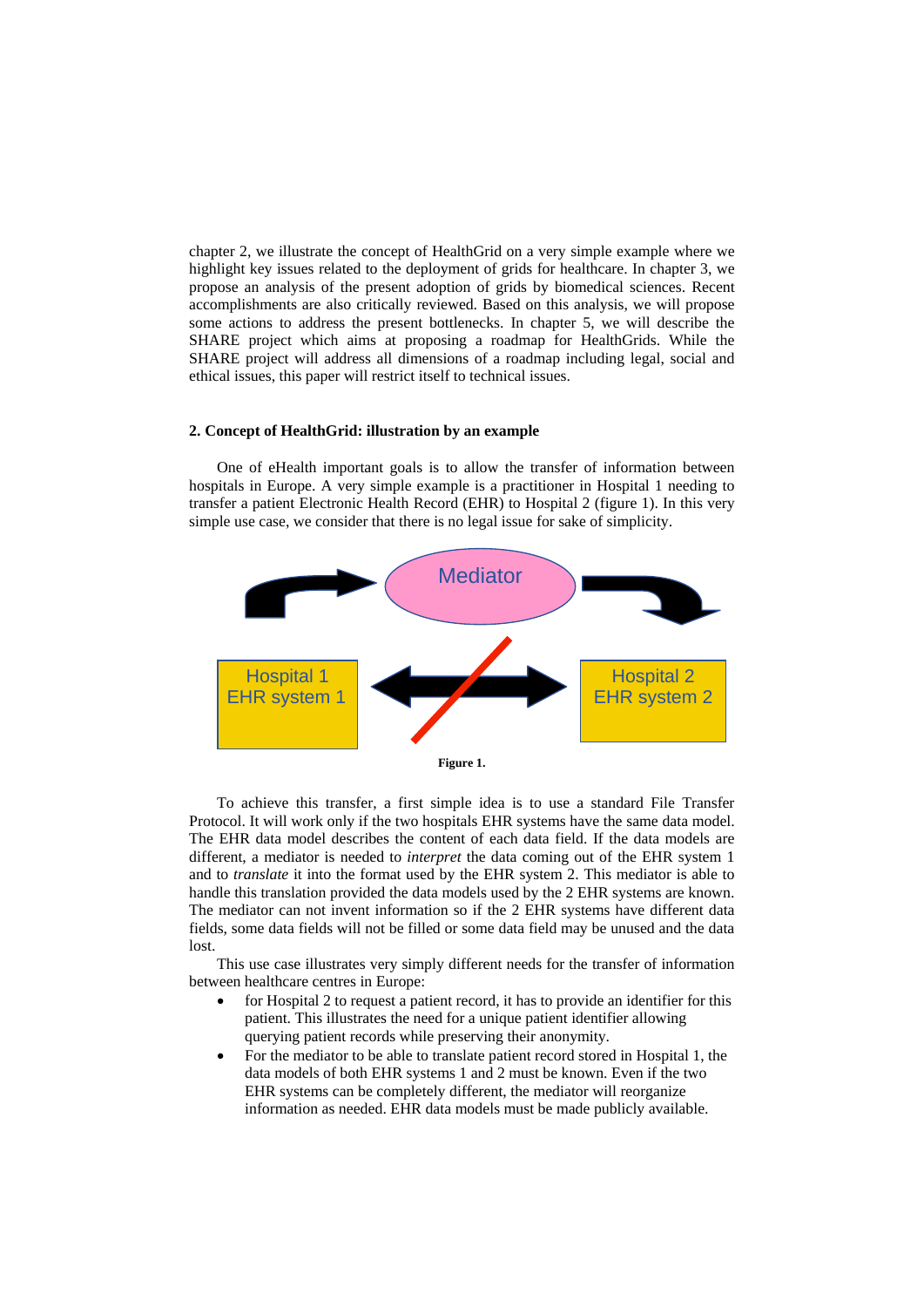Even the precise definition of the data fields must be provided in order to allow the reliable translation. This requires a common vocabulary to define the data fields.

EHR system 1 has most probably specific data fields which have no equivalent for EHR system 2. Therefore some data fields will not be filled for the patient record at Hospital 2. However, it is of utmost importance to have the most important data fields filled. This requires an agreed patient summary with an agreed vocabulary to describe it.

The HealthGrid is going to be the environment on which services and resources needed to enable the above picture are provided:

- when hospital 2 looks for a patient record, it does not know necessarily that hospital 1 is holding the patient record it is looking for. An information service is needed to provide the localization of the patient records in Europe. This critical service must be constantly updated and needs to be replicated in order to avoid being a single point of failure. The information service needs to have the relevant security features so that only authorized healthcare professionals are allowed to consult it.
- Another information service is needed to provide the data models for each healthcare centre storing medical patient record. This information service is consulted by the mediator before translating a patient record
- a network of mediators is needed to address all the requests for patient record transfers in Europe. These mediators must also be updated to follow the evolution of the EHR data models

This very simple example illustrates the role of a HealthGrid and the bottlenecks towards its deployment, including the interoperability of HER systems and the definition of a unique patient identifier and an agreed patient summary. These issues are presently addressed at a European level.

# **3. A perspective on the present adoption of grids**

Grids benefit from a large funding from the European Commission and the member states. Among the present projects, the ones relevant to health can be roughly classified in three categories:

- infrastructure projects aim at offering a stable distributed environment for scientific production. Examples of such infrastructures are EGEE [2] and DEISA [3] in Europe. These infrastructures offer a generic multidisciplinary environment where biomedical applications can be deployed.
- Technology projects aim at developing new grid-enabled services and environments relevant to the needs of life science and healthcare. Examples of such projects are SIMDAT [4] and MyGrid [5]
- End user projects focus on specific life science or healthcare issues and integrate grid technology wherever they feel relevant. Examples of such projects are Mammogrid [6] and GEMSS [7].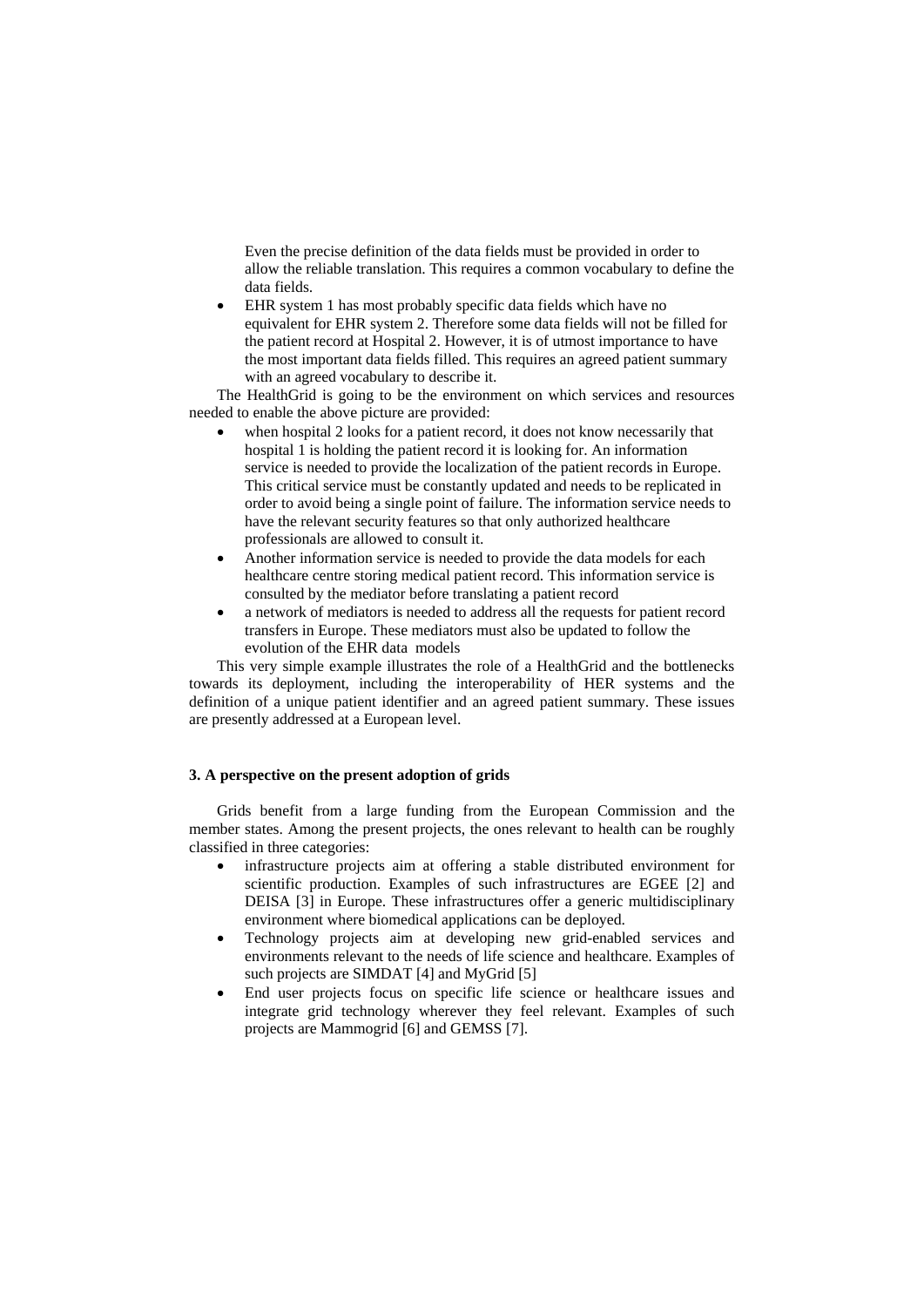## *3.1. Adoption of grids for biomedical sciences*

Biomedical sciences have been identified very early as potential adopters of the grid technology. The wealth of data produced by life sciences in the last 10 years and its complexity requires more and more resources and services for their storage and analysis. Medical research is also evolving quickly with the generalized use of images and the growing integration of molecular biology in the perspective of individualized medicine.

### *3.1.1. Life science*

Molecular biologists are facing a daunting challenge: the relevance of their research requires a constant access to the databases containing all the knowledge acquired up today. Comparative analysis is a mandatory step in most of the molecular biology data analysis workflows. This analysis has to be frequently repeated to keep up with the exponentially growing volume of data stored in the databases. Comparative analysis is often the first step of complex workflows needed to extract information from the data in genomics, transcriptomics and proteomics. At a basic level, grids can help distribute the databases in order to make them accessible to the biologists [11] and provide the computing resources required by data analysis. Bioinformatics portals like GPS@ [9] are presently under development on top of grid infrastructures.

The grid technology is also very promising to address biological data complexity. Indeed, the last years have witnessed the development of hundreds of databases providing specific representations of biological data. Interoperability of these databases is a key to the development of integrated approaches needed to start modelling living organisms. Projects such as Embrace [8] focus on addressing this interoperability issue using the grid technology.

Other projects such as MyGrid [5] have been developing tools and environments to ease the design of data analysis workflows for biologists. The next step is to achieve the integration and deployment of these high level interfaces on grid infrastructures so as to offer to the biologists the data and computing resources needed for their analysis.

#### *3.1.2. Medical research*

Grid technology entry points into medical research have been most often related to the need to manipulate large cohorts of medical images. The volume of medical images produced in European hospitals is comparable to the volume of data expected from the CERN Large Hadron Collider which is of the order of several Peta Bytes per year. Storing these images and running algorithms to extract their features require more and more resources. Attempts to distribute storage of medical image databases on the grid have been confronted with the very limited data management services made available on the grid infrastructures in Europe. Encouraging perspectives are opening with the addition of data management services on infrastructures like EGEE but adoption of grids in medical research depends heavily on the availability and extension of such services.

Attempts to use grids to confront patient medical and biological data are presently under exploration in several projects presented at this conference. The success of these approaches depends again on the capacity of the grid to provide the tools needed to manipulate these data.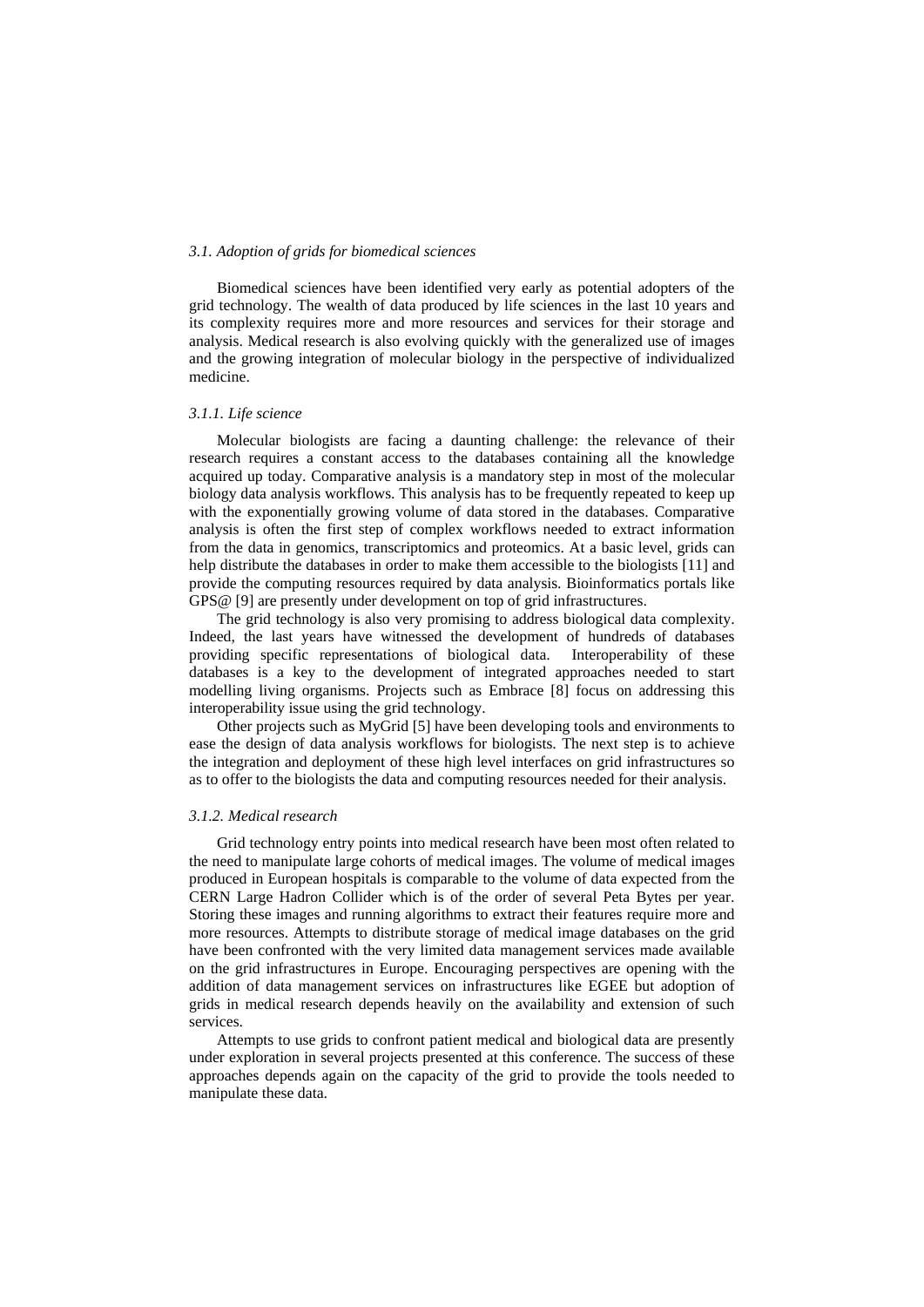## *3.1.3. Drug Discovery*

In silico drug discovery is one of the most promising strategies to speed-up the drug development process. Virtual screening is about selecting in silico the best candidate drugs acting on a given target protein. Screening can be done in vitro but it is very expensive as they are now millions of chemicals that can be synthesized. If it could be done in silico in a reliable way, one could reduce the number of molecules requiring in vitro and then in vitro

testing from a few millions to a few hundreds.

In silico drug discovery should foster collaboration between public and private laboratories. It should also have an important societal impact by lowering the barrier to develop new drugs for rare and neglected diseases. New drugs are needed for neglected diseases like Malaria where parasites keep developing resistance to the existing drugs or Sleeping sickness for which no new drug has been produced for years. New drugs against Tuberculosis are also needed as the treatment now takes several months and is therefore hard to manage in developing countries.

In silico drug discovery on grids is a growing field. Grids like EGEE are ideally suited for the first step where docking probabilities are computed for millions of ligands. Grid relevance has been clearly demonstrated during the summer 2005 by the WISDOM initiative on malaria [12] where 46 million ligands were docked for a total amount of 80 CPU years (1 TFlop during 6 weeks).

A foreseeable future is to enable a complete in silico drug discovery pipeline on the grid. Such pipeline would allow very quickly identifying promising compounds. The first stage, which will be explored notably within European projects like BioInfoGrid, EGEE and Embrace, is the deployment of a virtual screening platform that would take advantage of the European grid infrastructures for docking and of a supercomputer for Molecular Dynamics computations.

### *3.2. Adoption of grids for healthcare*

Adoption of grids for healthcare is still in its infancy. There are many reasons to this situation. A first obvious reason is that grid technology is still immature and is neither robust nor secure enough to offer the quality of service required for clinical routine. Another important reason is that all grid infrastructure projects are deployed on National Research and Education Networks which are separate from the networks used by healthcare structures. Another major obstacle is the legal framework in the EC member states which has to be evolved to allow the transfer of medical data on a European HealthGrid.

This did not stop pioneer projects to explore and demonstrate the potential impact and relevance of grids to address such outstanding healthcare issues as the early diagnosis of breast cancer [6] or to improve radiotherapy treatment planning [7].

Grids are expected to bring a significant added value in the development of individual medicine which requires the exploitation of biological and medical data, but this is still a research field.

Adoption of grids for healthcare will follow their adoption for life sciences and medical research provided the legal and ethical framework of the member states allows their deployment.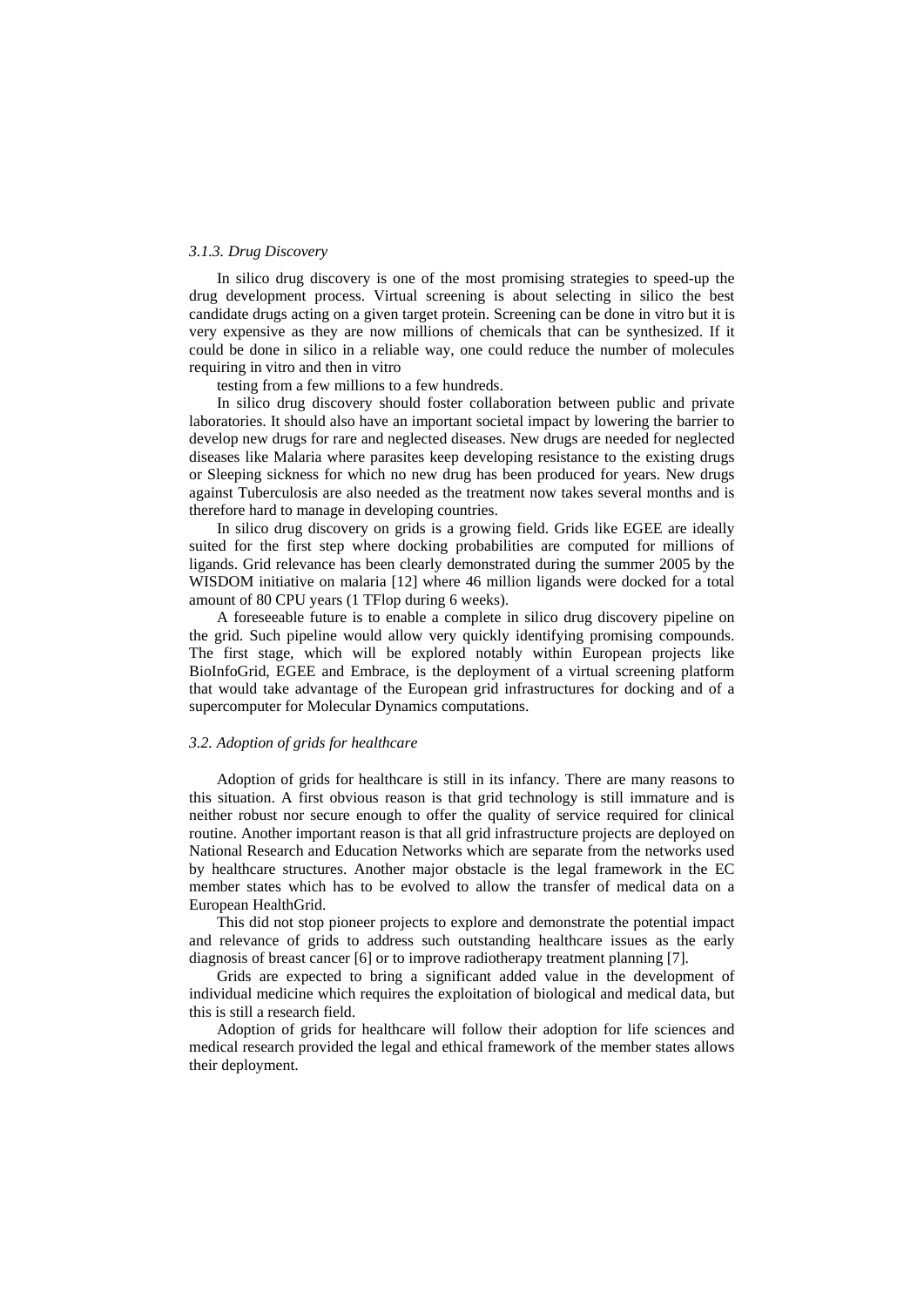#### **4. Technical bottlenecks and proposed actions for a wider adoption of grids**

The HealthGrid vision relies on the setting up of grid infrastructures for medical research and healthcare. The present bottlenecks towards this vision are the following:

- the availability of grid services, most notably for data and knowledge management
- the deployment of these services on infrastructures involving healthcare centres such as hospitals, medical research laboratories, public health administrations
- the definition and adoption of international standards and interoperability mechanisms for medical information stored on the HealthGrid

The HealthGrid vision can not be achieved without a close collaboration of the projects developing grid middleware, deploying grid infrastructures and developing end-user oriented biomedical grid applications.

# *4.1. Technical bottlenecks*

Two worlds are today coexisting: the information world extensively using web services and the grid infrastructure world which is slowly migrating to the web services. Existing infrastructures in Europe are not yet based on this agreed standard because it takes years to develop a robust middleware and the migration to web services is a recent evolution of the grid standards.

#### *4.1.1. Lack of grid data management services*

Adoption of grids for medical research and clinical routine depends on the capacity of grids to manipulate data in a secure and efficient way. Medical data are complex, highly sensitive and presented in multiple formats. Data management services offered by grid infrastructures must be very significantly improved in order to allow such manipulations. Importance of a large coordinated effort must be stressed to achieve this goal.

#### *4.1.2. Lack of grid nodes in healthcare centres*

Another bottleneck is related to the installation and maintenance of grid nodes in healthcare centres. Such deployment is still in its infancy because the configuration of a grid node is rather complex and requires significant manpower. Moreover, as stressed above, secure services for data management are still under development.

#### *4.1.3. Lack of standards in medical informatics*

Chapter 2 of this paper illustrated on a very simple example the role of a HealthGrid to exchange information between two hospitals in Europe. It also highlighted the need for a unique patient identifier allowing querying patient records while preserving their anonymity, for EHR data models publicly available and for an agreed patient summary with an agreed vocabulary to describe it. Work is under way at a European level to address these issues. For the HealthGrid vision to happen, standards must be agreed upon in the medical informatics community. This precludes the development of applications obeying to these standards, using the grid services and available from the grid nodes located in the healthcare centres.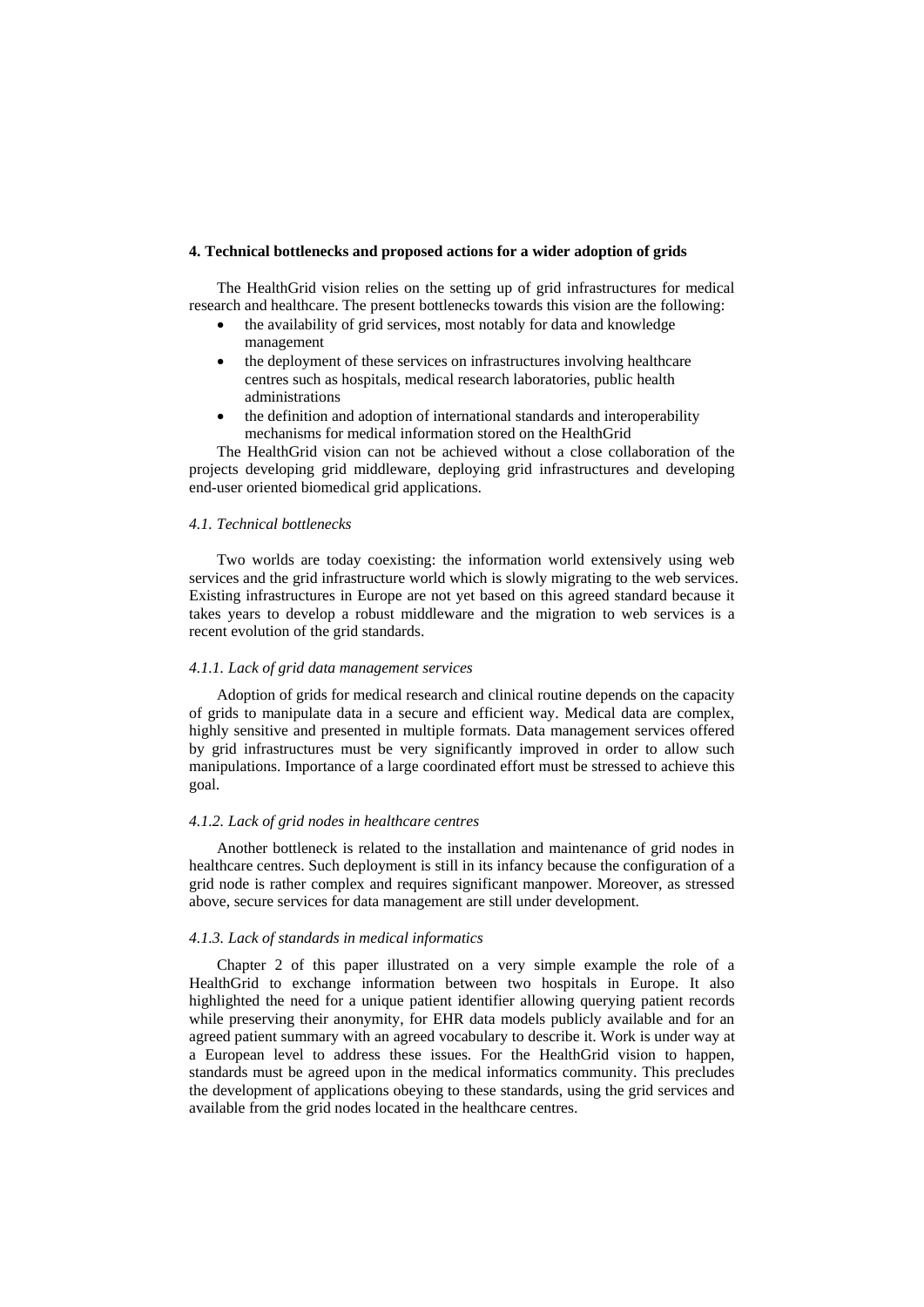#### *4.2. Organizational bottlenecks*

#### *4.2.1. Insufficient technology transfer between EC projects*

As a consequence of the technical bottlenecks previously identified, very few projects led by biomedical end users are deployed on the European grid infrastructures available today. This is due most notably to the limited data management services offered by the infrastructures, their still user-unfriendly interfaces and the lack of information and training on grids in the biomedical community. Interesting data management services are under development by some technology oriented projects but the mechanism by which they will be deployed on existing grid infrastructures is unclear.

#### *4.2.2. Lack of coordinating bodies*

We have demonstrated in chapter 2 how a European infrastructure such as a HealthGrid depends on the definition of standards. These standards are needed to achieve interoperability of healthcare systems and records. The development of these standards requires coordination. The lack of agreed standards in medical informatics will be an obstacle to any large scale infrastructure deployment. The absence of a reference body or structure in charge of defining such standards is a clear bottleneck to the development of grid technologies in healthcare.

## *4.3. First proposed actions*

We recommend the creation of a dedicated infrastructure for medical research. From the beginning, the infrastructure should offer services such as database federations, distributed computing and data replication. Nodes of this infrastructure should be located in hospitals and healthcare centres. This infrastructure should host pilot medical research applications.

A model for such an infrastructure is the BIRN project [13] of the National Institutes of Health's National Center for Research Resources.

Launched in 2001 as an initiative, the BIRN is prototyping a collaborative environment for biomedical research and clinical information management. The growing BIRN consortium currently involves 30 research sites from 21 universities and hospitals that participate in one or more of three test bed projects: Morphometry BIRN, Function BIRN, and Mouse BIRN. These projects are centered around structural and/or functional brain imaging of human neurological disorders and associated animal models of disorders including Alzheimer's disease, depression, schizophrenia, multiple sclerosis, attention deficit disorder, brain cancer, and Parkinson's disease.

BIRN is an end user driven project based on a robust middleware and it addresses all dimensions from capacity building to service development. It is important to have projects on the model of BIRN where user communities can build grid infrastructures.

We also recommend to set-up a HealthGrid coordination body with a real power to make choices for standards and middleware deployment on this dedicated infrastructure.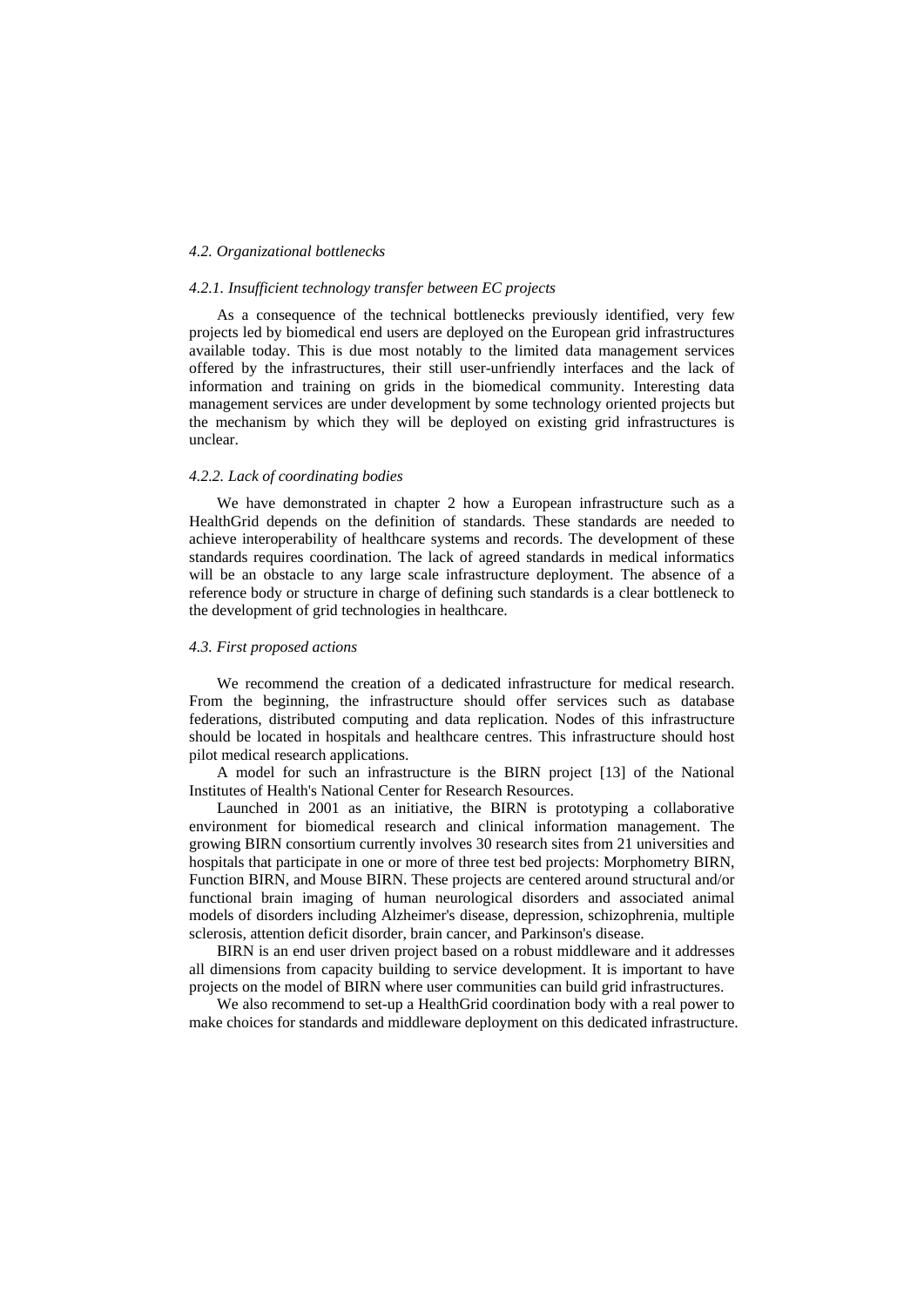#### **5. Proposing a roadmap for HealthGrid: the SHARE project**

European leadership on grid deployment is recognized at a world level. This leadership is also internationally acknowledged in the area of HealthGrid. The concept of grids for health was born in Europe in 2002 and has been carried forward through the HealthGrid initiative. This European initiative has edited, in collaboration with CISCO, a short version of the white paper setting out for senior decision makers the concept, benefits and opportunities offered by applying newly emerging Grid technologies in a number of different applications in healthcare.

Starting from the conclusions of the White Paper, the EU funded Share project aims at identifying the important milestones to achieve the wide deployment and adoption of HealthGrids in Europe. The project will devise a strategy to address the issues identified in the action plan for a European e-Health [10]. It will also set up a roadmap for technological developments needed for successful take up of HealthGrids in the next 10 years. The widest audience will be solicited for comments and validation during most of the preparation phases.

Grid infrastructures are designed at a world level and the consortium is therefore planning to involve at a later stage American and Asian participants in order for the resulting roadmap to have relevance beyond Europe.

The HealthGrid roadmap will cover the domain of RTD and uptake of Grid applications in healthcare comprehensively, including infrastructure, security, legal, financial, economic and other policy issues.

Each section of the roadmap will detail actions to be taken in terms of objectives and possible methods or approach as well as recommended milestones for completion, stakeholders responsible, appropriate methods of coordination etc.

As a first view, the sections of the roadmap will cover the following domains: networks, infrastructure deployment, Grid operating systems, services to end users, standards requirements, security measures, legislative development and economic issues.

The conceptual work during the start-up phase of the project will also specify in detail both the general scope and specific features of the roadmap. The roadmap will focus on identifying requirements for further research and technology development, but it will also sketch a realistic picture with respect to desirable applications/ICT implementations and indicate which technologies may have the potential to make a substantial contribution in this context. This will be supported through the presentation of good practice examples. To ensure that the RTD roadmap ultimately to be generated will actually yield positive results and desired impacts it will be based upon and, wherever possible, justified by empirical evidence from the research domain and a bottom-up assessment involving relevant stakeholders. In a sequential process, relevant research communities and communities of practice at EU, national and global levels will be joined up to enable an iterative refinement and extension of the initial road map.

The HealthGrid roadmap is to be developed in a three stage process based on two iterations (roadmaps I & II) and one synthesis, resulting in a full-scale validated and integrated roadmap. The technical roadmap component has to address the different levels relevant to such an infrastructure:

The network must provide end-to-end high bandwidth connectivity between the Grid nodes. The services offered to the HealthGrid users will ultimately depend on the service level agreements between the network providers and the resources providers at each of the HealthGrid site.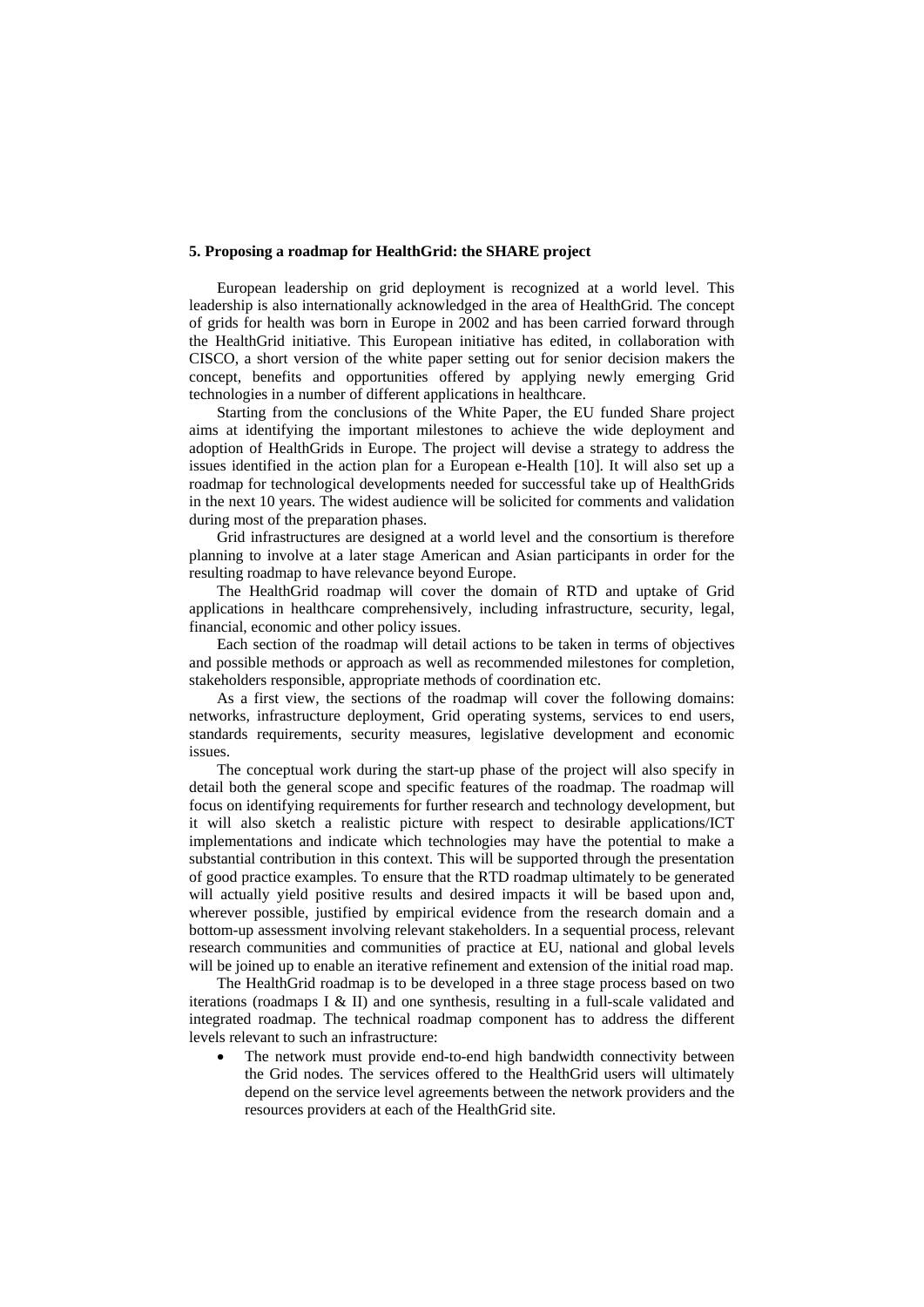- The Grid infrastructure is made of resources distributed geographically on the different Grid nodes. These resources share the Grid common operating system which is the hidden low-level part of the middleware, called sometimes "underware". The services offered to the HealthGrid users depend on the functionalities offered by this operating system, the amount and nature of the resources made available to the Grid. At this "underware" level, most of the functionalities needed are common to all Grid infrastructures just like the DOS operating system used for PCs in hospitals is the same as for all other PCs. However, HealthGrid exceeds already e-science requirements at this level in areas such as security features for Access, Authentication and Authorization, performances and quality of service.
- The tools offered to the HealthGrid end users are made available through Grid interfaces. They are specific to medical research and healthcare. Their relevance, conviviality and performances are keys to the HealthGrid success. User friendliness of these services requires calling high level services taking care of knowledge management which themselves call lower level Grid services for access to distributed data and resources. Most of these high level middleware services, sometimes called upperware, are specific to HealthGrids.

In the definition of the roadmap, particular attention must be paid to security and standards in the choice of HealthGrid operating system and technology:

- Security is not a choice but a mandate for HealthGrids. Security is an issue at all technical levels: networks need to provide protocols for secure data transfer, Grid infrastructure needs to provide secure mechanisms for Access, Authentication and Authorization, sites for secure data storage. The Grid operating system needs to insure access control to individual files stored on the Grid. High level services need to properly manage legal issues related to the protection of medical data.
- Standards must be respected and promoted on the road to HealthGrids. Standards are needed for European wide compatibility and faster take-up. High level middleware services dealing with medical data need to conform to Grid standards but also medical informatics standards such as HL7.or DICOM.

RTD activities to address issues limiting the full exploitation of HealthGrid technologies across Europe will be structured into a first version of the technology roadmap to be discussed at the HealthGrid conference in Valencia and submitted to the European Commission in the fall of 2006. .

The roadmap will identify key short-term (2-5 years) and medium-term (4-10 years) RTD needs to achieve deployment of e-health systems in a Grid environment. It will also analyse unsolved RTD issues arising in the context of realistic approaches to priority clinical and public health settings (reflecting on models of use, benefits expected, concrete application experience and lessons learned; relevance of open source model) and detail actions to be taken for networks, infrastructure deployment, Grid operating systems, services to end users, standards requirements and security measures

This first roadmap will recommend a number of case studies on specific aspects of technology issues requiring further investigation because they are identified as potential bottlenecks.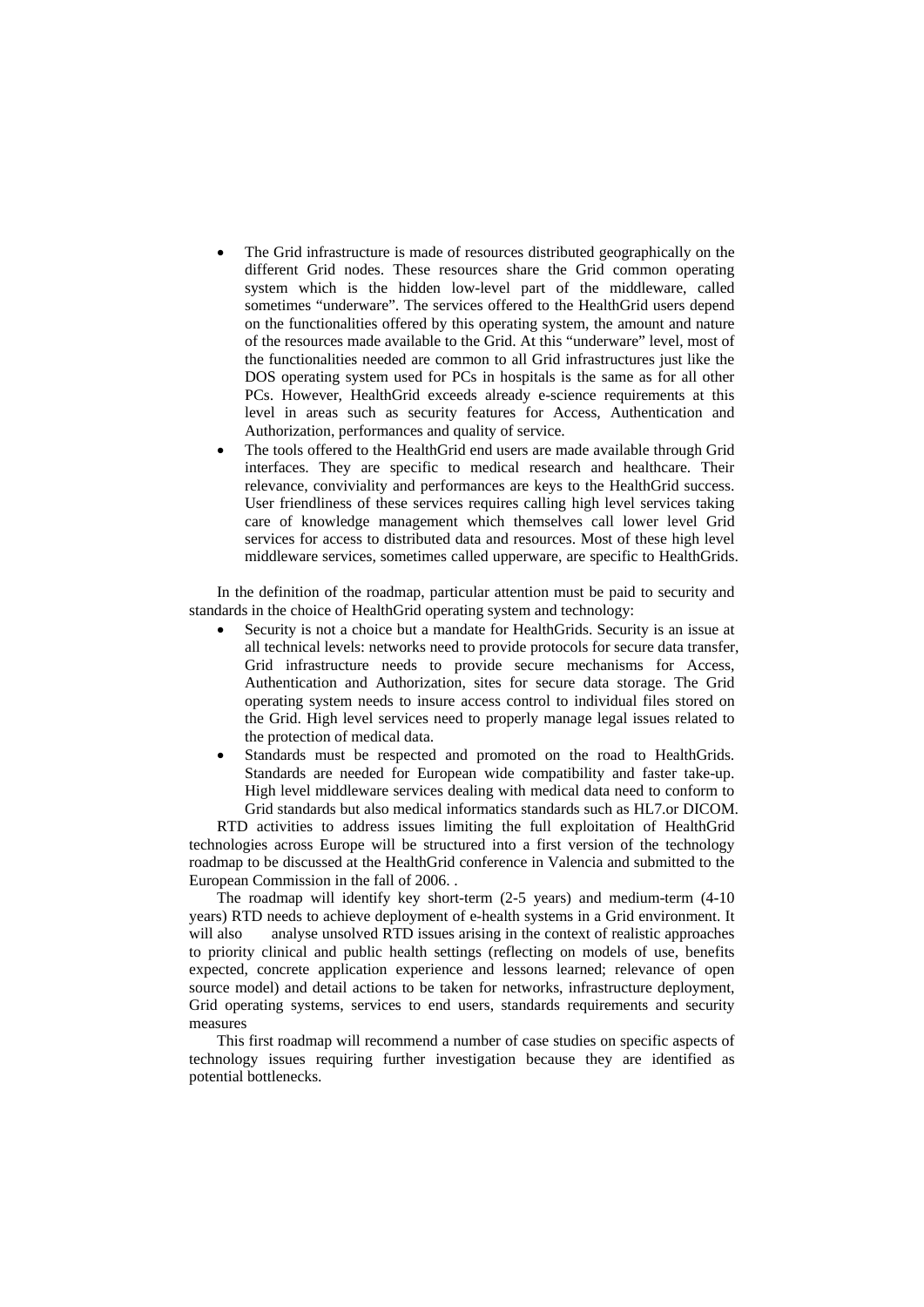Its recommendations will be validated against several use case scenarios. As a result of this validation, new technological bottlenecks should be identified, requiring further RTD activities and a revision of the proposed technology roadmap.

The revised roadmap will implement a process to present, discuss, and validate the identified RTD needs and the resulting roadmap with the relevant RTD community. Actors of the Grid development will be asked to validate and prioritise areas of future work on the basis of highest expected short and medium term impact. Their endorsement is critical to the successful achievement of the proposed roadmap at the levels which are hidden to the user: networks, infrastructure deployment and Grid operating systems. Security as well must be implemented at all levels. The project technology partners will present and promote the revised roadmap in the different consortia where they are involved (EGEE, DEISA, UK e-science, Globus, national Grid initiatives…) to trigger RTD activities identified.

#### **6. Conclusion**

This paper aimed at giving an overall analysis of the present status of HealthGrids in Europe. Through the simple example of the transfer of a patent health record between two hospitals, we have demonstrated the importance of a unique patient identifier allowing querying patient records while preserving their anonymity, the need for EHR data models publicly available and for an agreed patient summary with an agreed vocabulary to describe it as well as for interoperability mechanisms.

We have also stressed the need for improved data management services on grid infrastructures. Indeed, the last HealthGrid conference has witnessed several success stories in the usage of grids for compute intensive tasks but data grids are still to come.

The analysis work started in this document will be further developed and enlarged to social, legal and ethical issues within the framework of the EU funded Share project in order to produce a roadmap for the adoption of HealthGrids in Europe.

#### **Acknowledgments**

Many of the ideas expressed in this document have been further refined in discussions with members of the HealthGrid consortium. We particularly acknowledge fruitful exchanges with Veli Stroetman and Sofie Nørager.

#### **References**

- [1] V. Breton, K. Dean and T. Solomonides, editors on behalf of the HealthGrid White Paper collaboration,"The HealthGrid White Paper", Proceedings of HealthGrid conference, IOS Press, Vol 112, 2005
- [2] Fabrizio Gagliardi, Bob Jones, François Grey, Marc-Elian Bégin, Matti Heikkurinen, "Building an infrastructure for scientific Grid computing: status and goals of the EGEE project". Philosophical Transactions: Mathematical, Physical and Engineering Sciences, Issue: Volume 363, Number 1833 / August 15, 2005, Pages: 1729 – 1742, DOI:10.1098/rsta.2005.1603

- [4] SIMDAT, http://www.scai.fraunhofer.de/simdat.html
- [5] MyGrid, http://www.mygrid.org.uk/
- [6] Mammogrid, http://mammogrid.vitamib.com/

<sup>[3]</sup> DEISA, http://www.deisa.org